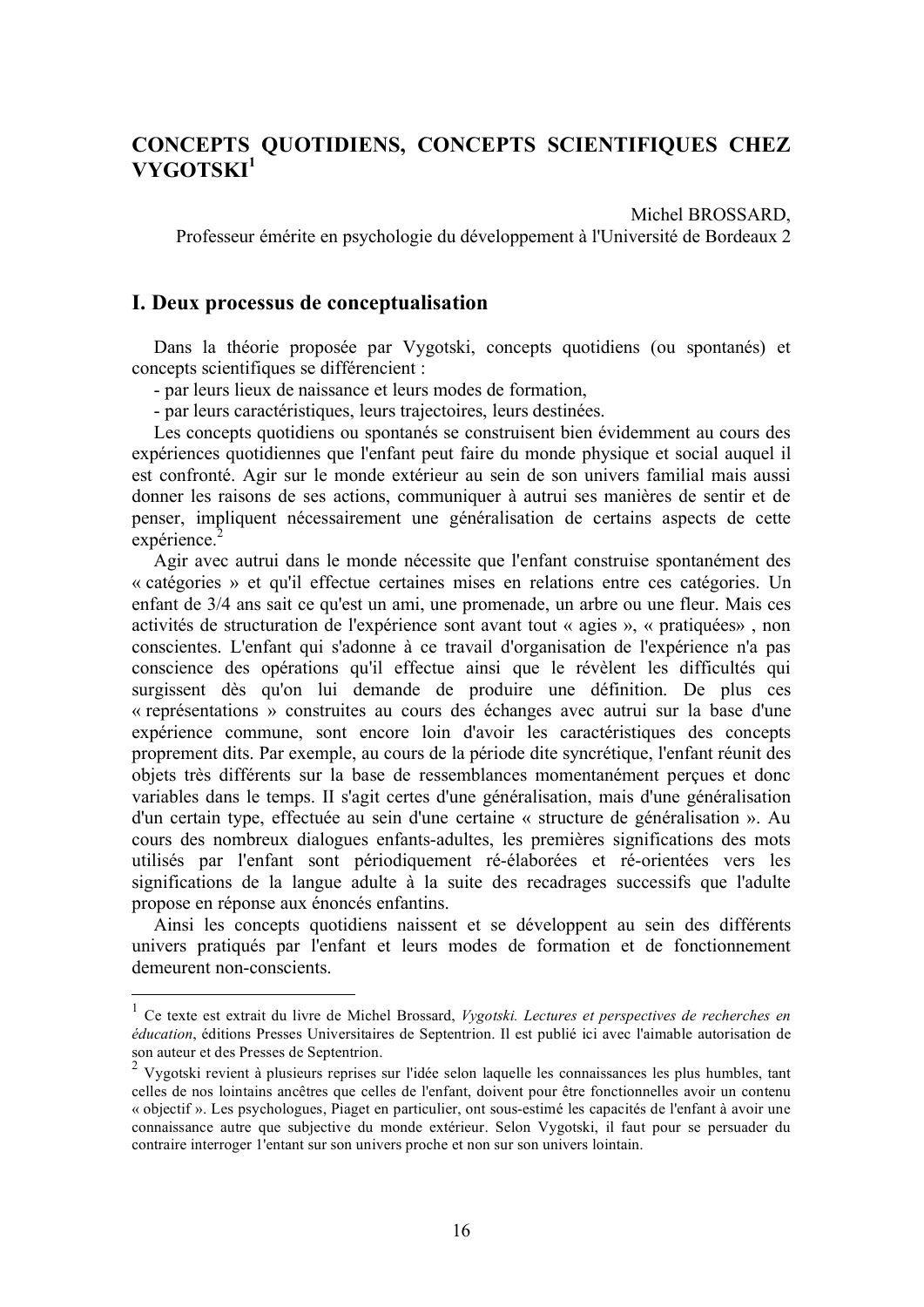Ce n'est pas dans le cours de l'expérience quotidienne mais dans les situations scolaires d'enseignement-apprentissage que les concepts scientifiques « germent » dans la tête de l'enfant. Il suffit pour s'en convaincre de comparer la formation du concept de « frère » et l'acquisition du théorème de Thalès. Il est essentiel de bien voir que dans le cadre théorique que Vygotski est en train d'élaborer, les situations scolaires d'enseignement-apprentissage loin d'être des situations de simple transmission verbale des connaissances, sont le lieu d'une activité authentique de conceptualisation. Les concepts scientifiques naissent au cours d'un travail effectué en collaboration par l'élève et le maître. Dans le cas d'un enseignement de science par exemple, le maître se livrera à tout un travail de déplacement des questions initiales que se posent les élèves pour leur permettre d'accéder à un nouveau type de questionnement qui soit pertinent dans le domaine scientifique étudié.

La manière dont se forment ces concepts, comparée au mode de formation des concepts quotidiens, est profondément originale (P & L., p. 208). Contrairement à ce qui se passe pour les concepts spontanés où nous avons des opérations de pensée inconscientes d'elles-mêmes, c'est en faisant porter toute son attention sur les processus de pensée envisagés pour eux-mêmes - et ceci en étroite collaboration avec le maître que se forment les concepts scientifiques.

Vygotski écrit:

« Les problèmes que rencontre la pensée enfantine ne sont pas les mêmes selon au'elle a à assimiler des concepts à l'école ou qu'elle est livrée à elle-même. » (P. & L.  $p.223)$ 

Ainsi en situation scolaire les enfants rencontrent des problèmes mais des problèmes d'une nature toute nouvelle : il s'agit d'assimiler les connaissances les plus élaborées dans un domaine scientifique précis en portant son attention, avec l'aide de l'adulte, sur les opérations de pensée elles-mêmes constitutives de ce domaine de connaissances.

« En travaillant avec l'élève sur un thème, le maître a expliqué, transmis des connaissances, questionné, corrigé, il a obligé l'élève à expliquer lui-même. Tout ce travail sur les concepts, tout le processus de leur formation a été effectué en détail par *l'enfant en collaboration avec l'adulte dans le processus d'apprentissage.* » ( $P$ . &  $L$ .,  $p$ . 281, souligné par nous) [L.Vygotski, Pensée et Langage, édition 1997, éditions La Dispute<sup>1</sup>

Tout ce travail est centré sur les opérations intellectuelles qu'il faut réaliser pour comprendre un phénomène (comment les espèces vivantes ont pu se diversifier par exemple) et ne vise en aucun cas à produire des transformations effectives dans le monde. En un mot les situations scolaires sont le lieu d'un travail original qui n'a rien de commun avec ce qui se passe dans les situations quotidiennes tout-venant<sup>3</sup>.

Mais il existe une autre particularité de la formation chez l'enfant d'un concept scientifique en situation scolaire : en même temps qu'il apprend en collaboration avec l'adulte à effectuer telle opération de pensée caractéristique de tel concept, dans la mesure où ces concepts n'existent qu'au sein d'un système, l'enfant apprend en même temps les relations entre les concepts. Aussi le caractère systématique des concepts scientifiques est-il présent et joue un rôle lors de leur formation dans le processus scolaire.

Comparés aux concepts quotidiens,

<sup>&</sup>lt;sup>3</sup> On voit à partir de là que non seulement il ne s'agit pas de rapprocher les situations scolaires de la « vie réelle » pour les rendre plus compréhensibles mais encore qu'agir ainsi risque d'engendrer des malentendus en ce qui concerne les objectifs didactiques véritablement poursuivis par le maître.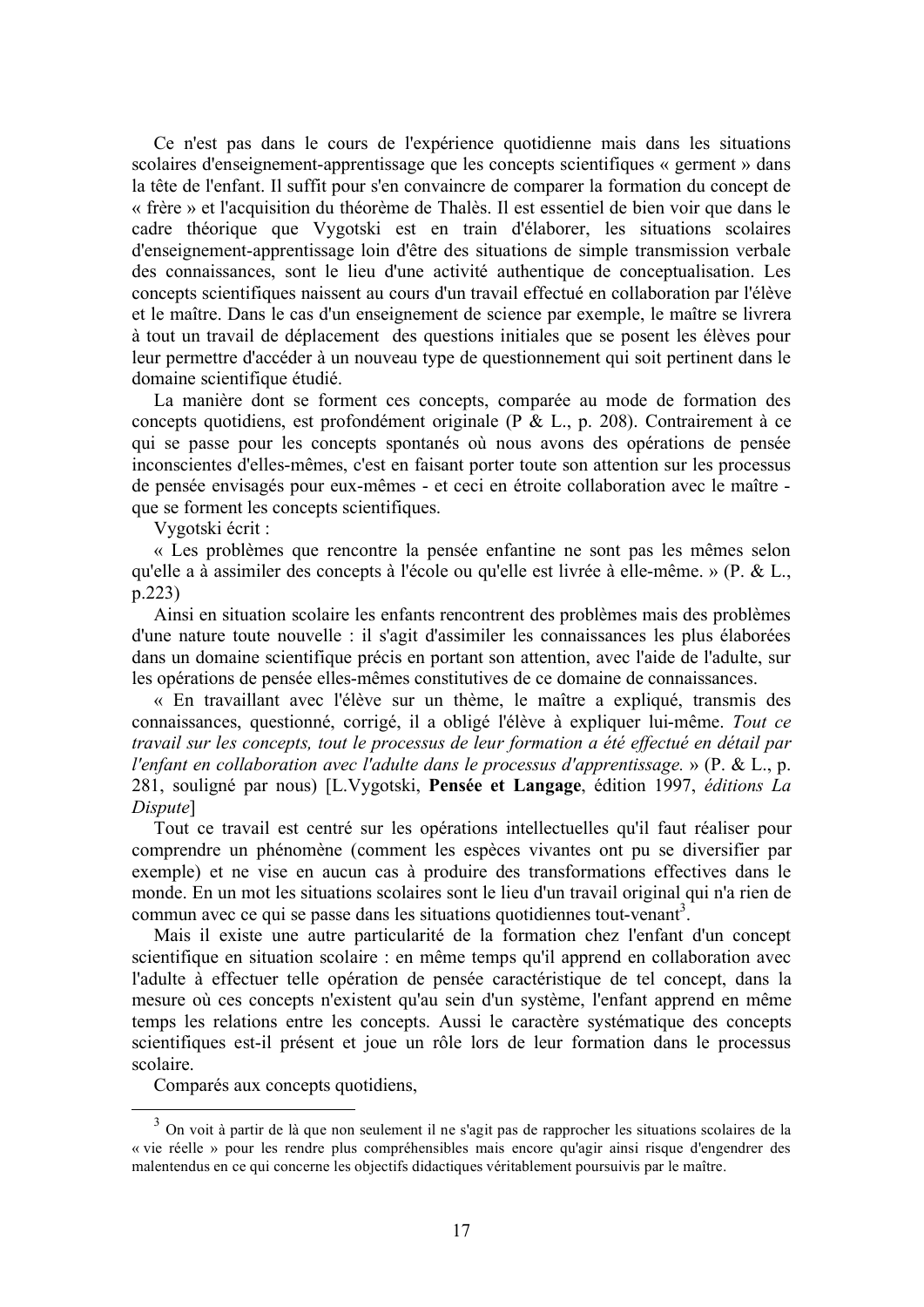« les concepts scientifiques présentent dès le début chez le même enfant des traits différents, témoignant de leur nature différente. Comme ils viennent par le haut, du sein des autres concepts, ils prennent naissance grâce aux rapports de généralité qui s'établissent entre les concepts dans le processus de l'apprentissage scolaire. Par nature ils incluent quelque chose de ces rapports, quelque chose du système. »  $(P \& L., p. 310, p. 310)$ souligné par nous)

Les concepts scientifiques ne sont pas acquis au coup par coup. Leur introduction par le maître est guidée par la fonction qu'ils occupent dans le système conceptuel sur lequel on travaille. Les relations nécessaires entre les concepts - propres au caractère systématique des connaissances enseignées - joueront donc un rôle essentiel dans le mode de formation d'un concept scientifique chez l'élève. Ce qui n'est bien évidemment pas le cas pour les concepts quotidiens.

L'observateur assistant à la formation d'un concept en situation scolaire ne voit qu'un concept à l'état naissant. Ce serait une erreur de s'arrêter à ce « moment » des apprentissages où l'élève semble avoir « compris » l'objectif didactique poursuivi par le maître au cours de la séquence. Celui qui observe le moment de la « compréhension » au cours d'un apprentissage a certes la chance de pouvoir assister « en direct » à la formation d'un concept, mais il n'assiste qu'au moment de sa naissance. Les concepts scientifiques sont appelés à un long développement interne que Vygotski qualifie de « souterrain »<sup>4</sup>. Et c'est en essayant de comprendre ce qui se produit au cours de ce développement interne que nous parviendrons à comprendre les rapports existant entre apprentissage et développement.

Notons au passage que si les concepts quotidiens sont d'abord pratiqués et si leur définition, lorsqu'elle se produit, est tardive, nous assistons à un phénomène inverse en ce qui concerne les concepts scientifiques. Le maître et l'élève travaillent sur ces concepts en en proposant plusieurs définitions et reformulations (Jaubert 2000) mais ce dont ces concepts ont besoin c'est de prendre chair en venant se connecter avec les concepts quotidiens. Leur trajectoire sera donc descendante. Concernant les caractéristiques de ces deux types de concepts, on connaît la célèbre analyse de Vygotski: ce qui est faiblesse chez les uns est force chez les autres. Mais s'il est essentiel de distinguer ces deux types de concepts (l'erreur de la psychologie étant d'avoir pensé le développement des concepts sur un seul modèle, celui du développement des concepts spontanés) il est non moins essentiel d'v voir « un système unique de concepts qui se constitue au cours du développement intellectuel de l'enfant » (P. & L., p. 217). Comme un milieu marin peut être traversé par des courants opposés, notre système conceptuel pris dans sa totalité est traversé par des processus de sens contraire.

Et c'est lorsque nous saisirons ce moment où se connectent ces deux mouvements conceptuels d'orientation inverse que nous serons en mesure de répondre - du moins nous l'espérons – aux questions que nous nous sommes posées. Nous pensons en effet que c'est à ce moment et très précisément à cet endroit que se résout la contradiction qui est « au travail » chez l'écolier et dont Vygotski s'efforce de ressaisir le mouvement.

## II. Structures de généralisation et opérations de pensée

Rappelons que nous avons posé deux problèmes :

On sait que les concepts spontanés se développent eux aussi, mais en sens inverse.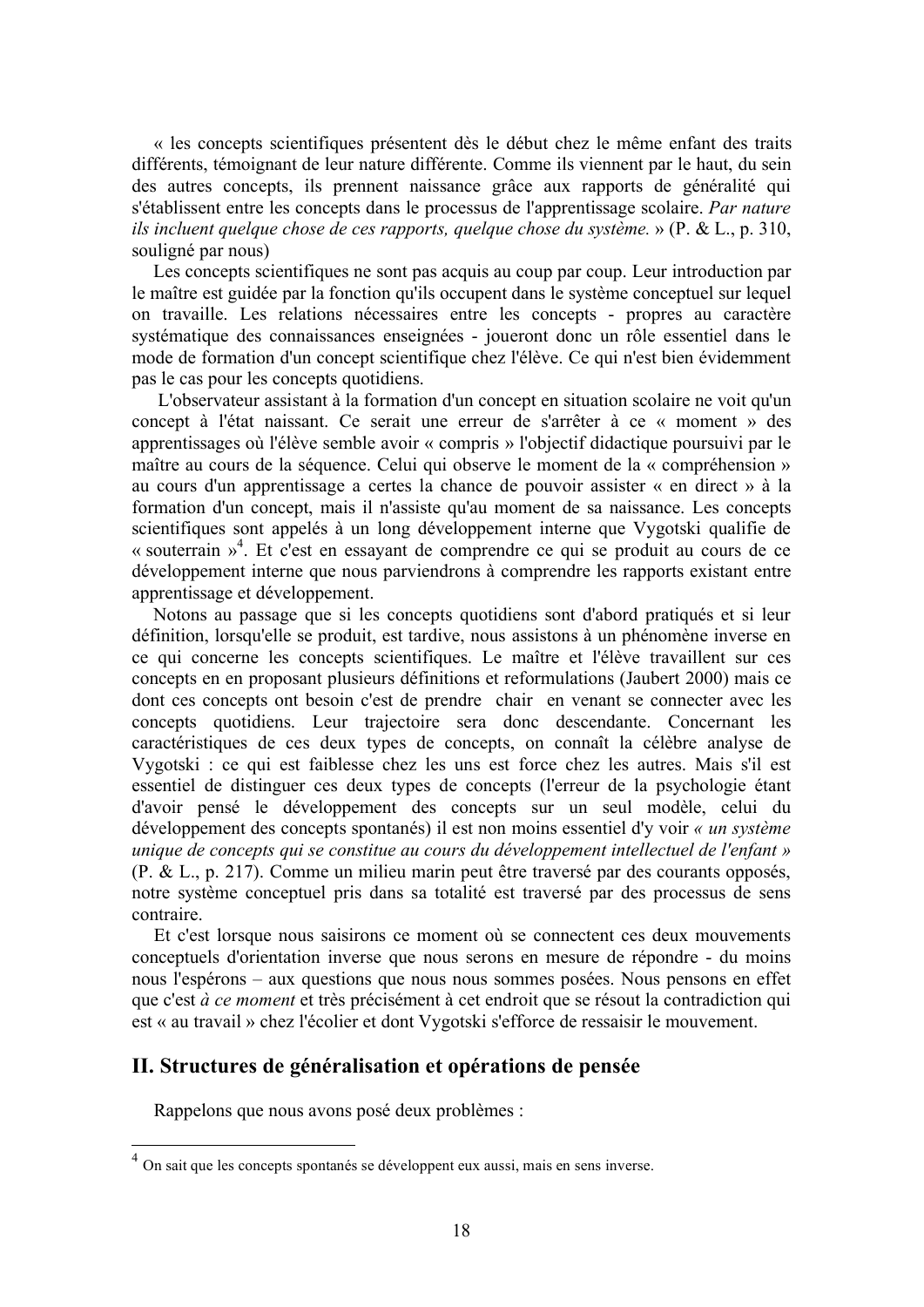Comment Vygotski pense-t-il concrètement les rapports entre apprentissages et développement lorsqu'il affirme simultanément que si les apprentissages suscitent le développement, le développement quant à lui est « auto-mouvement » ? Selon sa propre formule on « implante » rien en lui. D'autre part nous avons dans les chapitres précédents insisté sur l'importance de penser le développement comme un processus de transformation: transformation des fonctions psychiques élémentaires en fonctions psychiques supérieures. Le passage d'activités psychiques non conscientes d'ellesmêmes à des activités conscientes et volontaires est le critère aux yeux de Vygotski de l'émergence de fonctions psychiques supérieures. Dans l'exemple précis qui nous occupe, la question revient donc à se demander comment passe-t-on d'opérations de pensée « agies » à des opérations de pensée effectuées consciemment et volontairement.

D'autre part si Vygotski s'intéresse aux apprentissages, il s'intéresse tout particulièrement aux apprentissages scolaires. Les exemples analysés précédemment ont commencé à nous éclairer sur le sens de sa réponse. Mais il nous faut poursuivre l'analyse si nous voulons comprendre la nature des transformations internes auxquelles nous avons affaire

S'il est vrai que toute signification est une forme de généralisation, il faut s'empresser d'ajouter qu'il existe plusieurs degrés et formes de généralisations. Ainsi de tout jeunes enfants savent coordonner des concepts comme chaise, table, fauteuil etc. mais sont incapables d'une opération de classification qui leur permettrait de subsumer ces différents concepts sous le concept plus général de meuble. Prédomine alors une pensée intuitive qui réunit les significations selon des rapports concrets en relation directe avec la façon dont les objets se présentent à eux. À ce niveau, la pensée verbale ne jouit d'aucune autonomie par rapport aux collections perçues. Une étape importante est franchie lorsque l'enfant ne se montre plus seulement capable de coordonner des significations entre elles mais est en mesure de construire des concepts sur-ordonnés permettant de subsumer sous une catégorie plus large les significations déjà construites. L'émergence d'une pensée verbale est dès lors rendue possible. En effet pour pouvoir conduire un raisonnement, c'est-à-dire effectuer des inférences réglées, il faut pouvoir subsumer un concept sous un autre. C'est pourquoi, sur le plan développemental, Vygotski considère l'apparition de rapports de généralité entre concepts comme une étape aussi importante dans le développement de l'enfant que celle de l'apparition des premiers mots.

Vygotski parle en termes de stades pour caractériser ces niveaux et ces formes de généralisation : formation syncrétique, complexe, préconcept, concept. Il nomme structures de généralisation, ces ensembles caractéristiques d'un domaine et d'un niveau de développement des concepts. Sa thèse centrale consiste à affirmer que les opérations de pensée - et donc les différents niveaux de la pensée verbale laquelle consiste à effectuer des mises en relations entre les concepts à l'intérieur d'une certaine structure de généralisation - dépendent du degré et des rapports de généralisation atteints par les concepts.

« La signification du mot est une généralisation. Une structure différente de ces généralisations signifie un mode différent de reflet de la réalité dans la pensée. Cela ne peut manquer à son tour de signifier dés lors des rapports différents de généralité entre les concepts. Enfin, des rapports différents de généralité déterminent eux-mêmes des types différents d'opérations possibles à un niveau donné de la pensée. » (P. & L., p.  $313)$ 

Pour préciser sa pensée. Vygotski use d'une métaphore. Il parle de longitude et de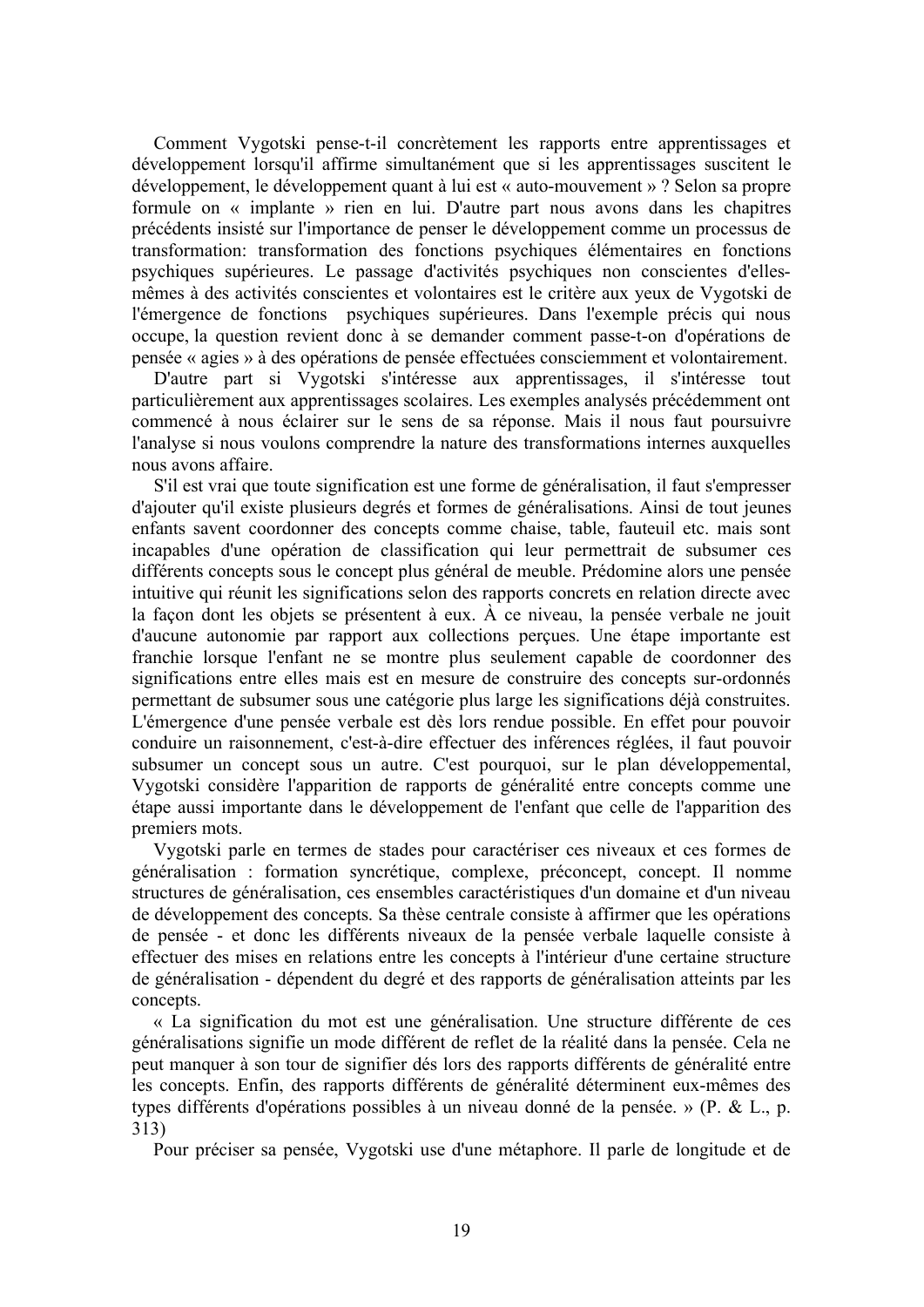latitude des concepts. Les concepts sont assimilés à des points sur la surface terrestre. La longitude d'un concept définit sa place sur un méridien allant de sa signification la plus concrète jusqu'à un degré maximum de généralité. Toujours selon cette métaphore, si l'on considère que la surface du globe représente la réalité dans toute sa diversité, la latitude d'un concept définira alors « la place qu'il occupe parmi les autres concepts avant la même longitude mais se rapportant à d'autres points de la réalité. » (ouv. cit., p. 297).

Ainsi si la longitude du concept caractérise la saisie de l'objet dans le concept sous l'angle de l'unité du concret et de l'abstrait qui y est incluse, la latitude caractérise le point d'application du concept à un certain domaine de la réalité. À l'aide de cette métaphore, chaque concept peut être comparé à un point situé à l'intersection de ces deux lignes. Ce point d'intersection permet d'établir les rapports qu'entretient un concept avec les autres concepts du système auquel il appartient. Il indique la « mesure de généralité du concept ».

Effectuer une opération de pensée (définir, comparer, différencier etc.) suppose que soient réalisées des mises en relation entre les différents concepts à l'intérieur d'un système composant un domaine de connaissance. Le très jeune enfant à qui l'on demande de fournir une définition, se trouve en difficulté car le terme qu'il possède n'entretient pas de rapports de généralité avec d'autres concepts. À l'inverse celui qui maîtrise le système décimal dispose d'une quantité infinie de moyens pour exprimer le concept d'un nombre : 2 pourra être exprimé par 1+1, 10-8, 12 : 6 etc. L'arithmétique nous offre un exemple parfait d'équivalences. Un concept peut donc être considéré comme un point à partir duquel plusieurs parcours sont possibles à l'intérieur d'un système. Le sujet peut produire une explication en prenant comme point d'entrée un élément chaque fois différent du système conceptuel et ainsi changer son angle de vision sur les différentes opérations qu'il effectue. C'est la raison pour laquelle Vygotski affirme qu'il existe un lien étroit entre pensée systématique et pensée consciente.

Mais comme, aux différentes étapes du développement, les structures de généralisation (formation syncrétique, complexe, préconcept...) n'ont pas le même degré de généralité, la possibilités de prendre du recul et d'insérer une opération d'un ensemble plus vaste variera considérablement d'une structure de généralisation à une autre. En effet à chaque structure de généralisation, on voit s'établir certains rapports spécifiques : rapports à l'objet, appréhension de l'objet dans le concept, rapports entre les opérations de pensée et les formes linguistiques.

Vygotsy souscrit aux descriptions proposées par Piaget des caractéristiques de la pensée enfantine. Tant que l'enfant ne possède pas de concepts (préconcepts ou concepts proprement dits) ayant entre eux un rapport de généralité, sa pensée demeure prisonnière de ce qu'il perçoit. Dans les expériences de Piaget, l'enfant va percevoir une petite boule qui se dissout et ensuite une grosse boule qui se dissout aussi dans l'eau. Ne disposant pas d'un concept général, il ne verra pas de contradiction dans ses explications successives lorsqu'il explique dans un premier temps que la première boule se dissout « parce qu'elle est petite » et affirme ensuite que la seconde boule se dissout « parce qu'elle est grosse ». N'ayant pas construit de rapports de généralité autres que ceux de la pensée syncrétique ou de la pensée par complexes, la pensée de l'enfant reste dépendante de ce qu'il perçoit et demeure insensible à la contradiction.

Mais s'il y a accord sur les phénomènes observés, Vygotski est en désaccord sur l'explication proposée par Piaget lorsque celui-ci fait appel à l'égocentrisme. Si la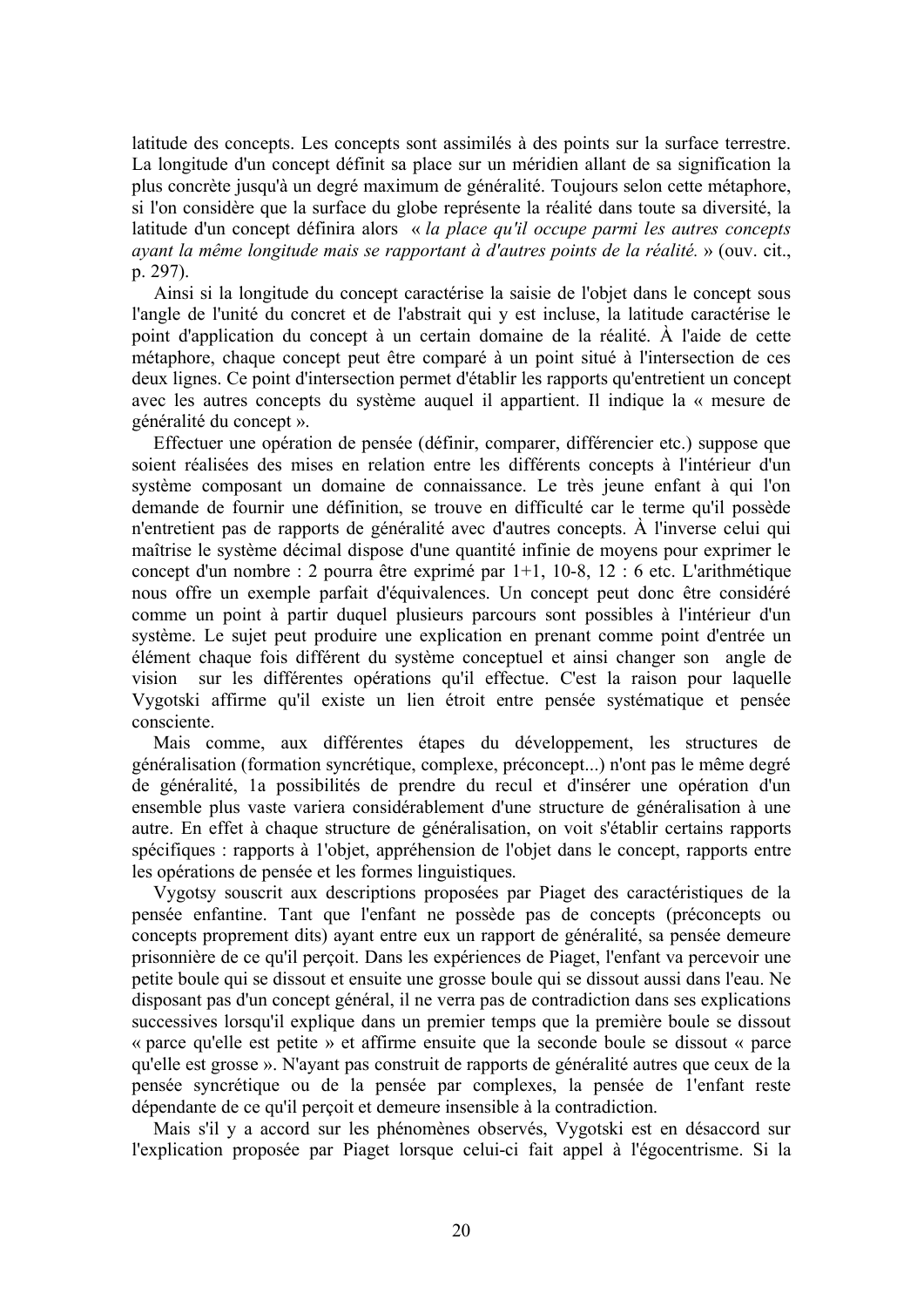pensée de l'enfant est inconsciente d'elle-même, demeure insensible à la contradiction et reste dépendante des liaisons empiriques, ceci s'explique par la spécificité des structures de généralisation au sein desquelles l'enfant opère.

Il en va différemment dans la pensée par concepts. Parlant en particulier des concepts scientifiques, Vygotski écrit :

« ... les concepts scientifiques de l'enfant ne présentent pas ces phénomènes et loin d'être soumis à ces lois (celles de la pensée enfantine décrites par Piaget - ajouté par nous m. b.) ils les transforment. » (P. & L., p. 310)

Lorsque le tout-jeune enfant n'a pas encore construit de classes emboîtées, il ne peut prendre de recul ni sur la réalité percue ni sur les significations de mots qu'il a jusqu'alors construites. Si, en présence d'une image, on lui propose une phrase décrivant cette image et si on lui demande d'exprimer la même idée différemment, il ne pourra s'affranchir de la phrase proposée. Il s'en tiendra au sens littéral et ne pourra que répéter la phrase de départ, se montrant ainsi incapable de reformulations.

Par contre dans une structure de généralisation qui est celle des concepts proprement dits, lorsqu'un domaine du savoir est maîtrisé, celui qui a pour tâche de fournir une explication peut entreprendre son explication à partir de plusieurs points de départ conceptuels : un concept est un point à l'intérieur d'un système qui autorise plusieurs parcours possibles. La loi d'équivalence des concepts autorise plusieurs formulations d'une même idée parce que plusieurs parcours sont possibles à l'intérieur de cette structure de généralisation. On voit que dès lors les significations (le pôle sémantique de la pensée verbale) s'affranchissent d'une forme particulière de mise en mots car celui qui produit l'explication n'est plus prisonnier d'un texte particulier. Nous sommes parvenus à la forme (l'une des formes ?)<sup>5</sup> la plus élaborée de la pensée verbale, point culminant vers lequel nous conduisaient tous les chemins pris par Vygotski dans Pensée et Langage.

Cette relative autonomie des opérations de pensée par rapport à des formes langagières particulières nous permet de comprendre la raison pour laquelle l'enseignant ou le psychologue voulant s'assurer que l'élève maîtrise correctement un domaine de connaissances lui demandera de reformuler de différentes facons un même ensemble de relations entre concepts. De même « savoir expliquer » c'est être capable d'effectuer un *parcours parmi d'autres* dans un système de relations entre des concepts en choisissant son point de départ en fonction des questions que se pose l'interlocuteur.

## III. L'exemple de l'arithmétique et de l'algèbre

C'est sur cet exemple que nous voudrions, à la suite de Vygotski, mettre en lumière ce « moment de la connexion » entre deux structures de généralisation de niveaux différents. Nous serons alors tout prés du but : comprendre sur cet exemple la manière dont s'interconnectent les apprentissages et le développement.

Au cours du premier âge scolaire (période qui correspond en gros à notre scolarité primaire) l'élève apprend à utiliser le système décimal et entre autres à effectuer les différentes opérations arithmétiques. Sur cet exemple Vygotski montre que nous avons

<sup>&</sup>lt;sup>5</sup> On ne peut s'empêcher de penser à la poésie, autre figure que prend la signification dans ce qu'elle a de plus « grandiose ». Il est fort probable que ce problème fut au coeur de la conversation que Vygotski eut un soir avec Ossip Mandelstam. Au dire de son épouse, Mandelstam trouva que Vygotski était « terriblement rationaliste » (Nadeia Mandelstam 1973).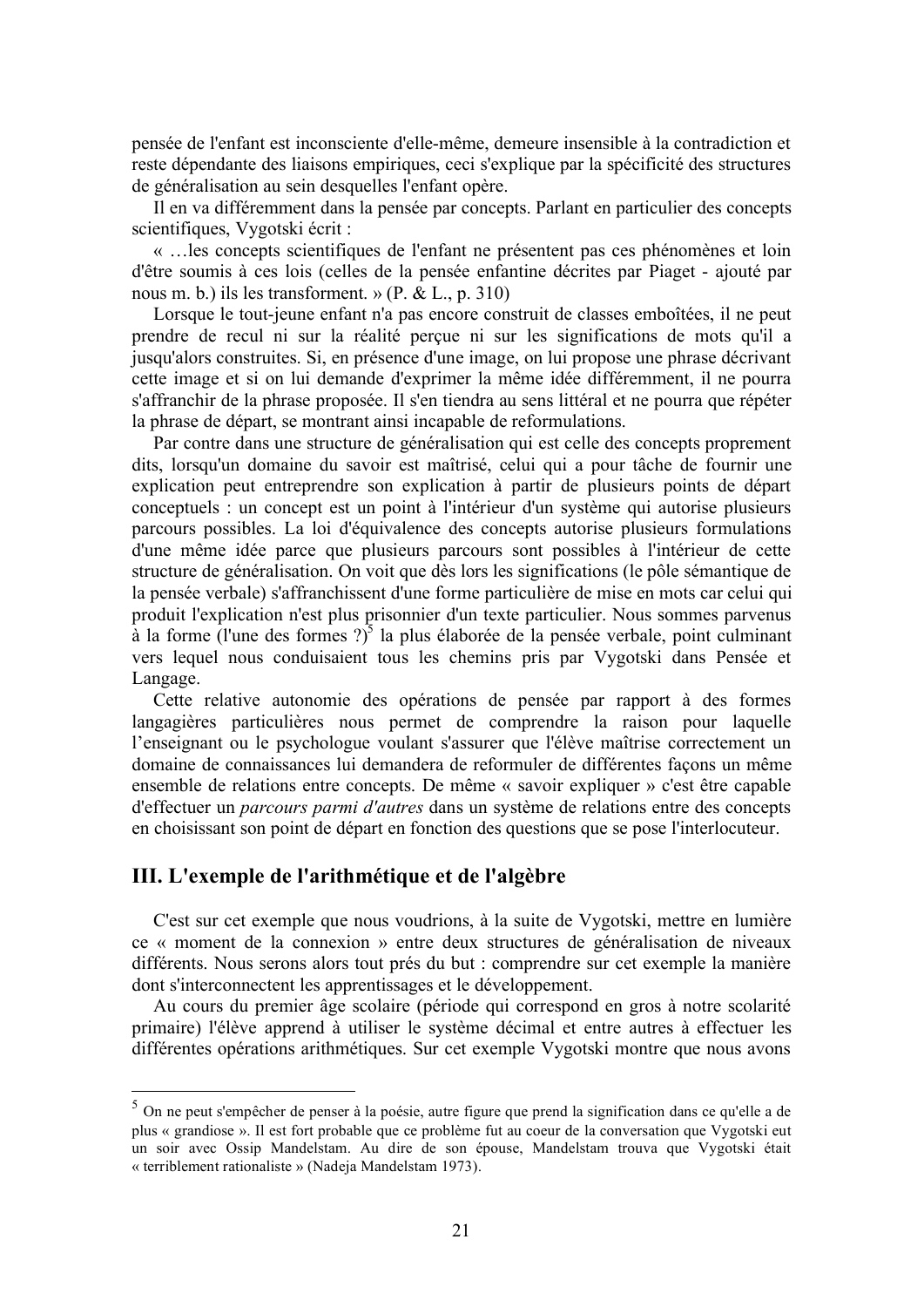affaire à deux temporalités différentes : la temporalité de l'enseignement-apprentissage et la temporalité du développement propre à chaque élève. Le maître propose des tâches particulières (les tâches ne peuvent être que particulières) : il s'agit de résoudre tel problème particulier, d'effectuer telle opération. Ceci ne signifie pas que le maître travaille au coup par coup et qu'il n'a pas un projet didactique global. Mais son projet passe nécessairement par la construction de situations de tâches et d'exercices particuliers. La maîtrise par l'élève du système numérique ne peut résulter que d'une mise en fonctionnement de la part de l'élève de ses propres activités de compréhension : compréhension du calcul en base 10, écriture positionnelle, technique de la retenue etc.. Cette maîtrise du système, des différentes opérations qu'il rend possibles, ne peuvent être « implantées » dans l'élève. Nous avons par conséquent deux progressions : la progression des séquences d'apprentissage telle que le maître l'a prévue d'une part et la manière dont s'effectue le processus d'appropriation en chaque élève d'autre part : à certains moments les lecons du maître anticipent sur des opérations que l'élève ne maîtrise pas encore. Au cours d'une lecon particulière l'élève va brutalement découvrir certains aspects du fonctionnement du système décimal. Le maître quant à lui continue sa progression en fonction de ce qu'il pense être la compréhension moyenne des élèves de la classe. Les capacités arithmétiques de l'élève peuvent se trouver à certains moments très largement en avance par rapport au déroulement pas à pas des apprentissages. Les deux courbes, conclut Vygotski, celle des apprentissages et celle du développement, ne sont pas parallèles : elles se chevauchent, se coupent et se recoupent.

Pourquoi lorsqu'il s'agit de l'arithmétique que pratique l'écolier. Vygotski parle-t-il de préconcepts alors que dans le cas de l'algèbre, il parle de concepts ?

Parlant de la prise de conscience, voici ce qu'il écrit :

« On saisit pourquoi les concepts de l'écolier restent non conscients et involontaires. Pour prendre conscience de quelque chose et le maîtriser, il faut d'abord en disposer... Mais les concepts - ou plus exactement les préconcepts comme nous aimerions désigner d'un terme plus précis ces concepts non conscients de l'écolier, qui n'ont pas encore atteint le stade supérieur de leur développement - apparaissent justement pour la première fois à l'âge scolaire, ne parviennent à leur maturité qu'au cours de cette période. Jusque-là l'enfant pense par représentations générales ou complexes comme nous avons appelé ailleurs cette structure initiale des généralisations qui domine à l'âge préscolaire. Et si les préconcepts n'apparaissent qu'à l'âge scolaire, il serait miraculeux que l'enfant puisse en prendre conscience et les maîtriser, car cela signifierait que la conscience est capable non seulement de prendre conscience et de maîtriser ces fonctions mais aussi de les créer à partir de rien, de les forger de toutes pièces, bien avant qu'elles ne se soient développées. »

 $(P, \& L, p. 241$ ; passage souligné par nous m.b.)

Les concepts arithmétiques sont certes des concepts car il y a sélection et généralisation des propriétés numériques des objets. Mais Vygotski parle de préconcept parce que ces opérations effectuées par l'élève ne peuvent encore faire à leur tour l'objet d'un travail de généralisation. En ce sens ces concepts ne sont pas encore pleinement développés. Il voit dans l'arithmétique « l'exemple typique » du concept. Voici ce qu'il dit de l'arithmétique :

« Le préconcept est l'abstraction du nombre détachée de l'objet et, fondée sur cette abstraction, la généralisation des propriétés numériques de l'objet. Le concept est l'abstraction détachée du nombre et, fondée sur elle, la généralisation de n'importe quel rapport entre les nombres. L'abstraction et la généralisation de l'idée diffèrent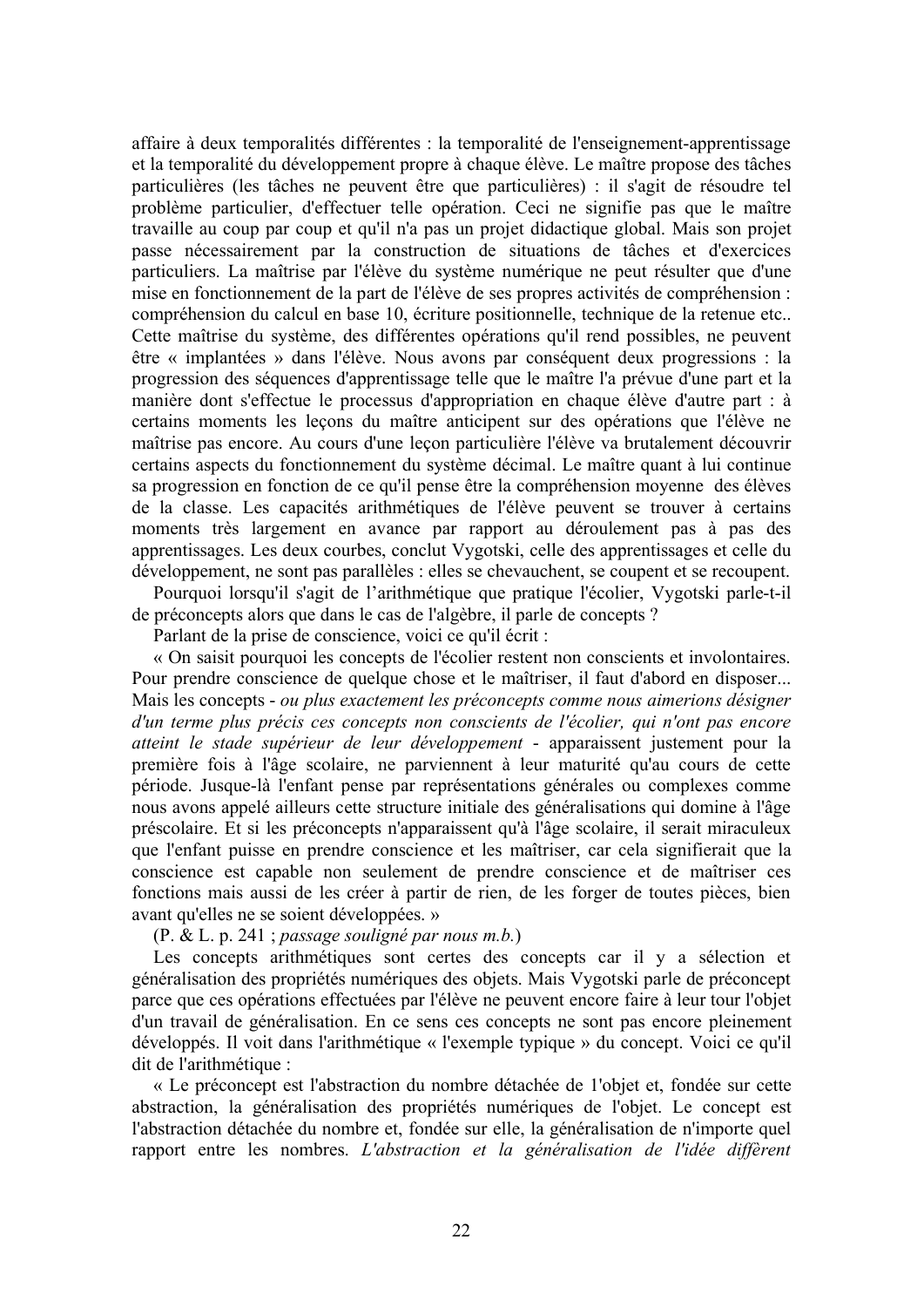fondamentalement  $de$ *l'abstraction*  $de$  $l\alpha$ généralisation  $et$  $des$ *choses.* » (P. & L., p. 302, souligné par nous m.b.)

Ainsi, selon la terminologie vygotskienne, les concepts proprement dits sont le résultat d'un travail d'abstraction et de généralisation des idées sur les choses alors que les pré-concepts sont le fruit d'un travail d'abstraction et de généralisation effectué sur les choses. Le concept est le résultat d'un travail de généralisation (et de rectification) des idées sur les choses.

Qu'advient-il donc lorsque l'écolier qui résout les problèmes arithmétiques qu'on lui propose, accède aux premières connaissances algébriques, qu'il passe d'une généralisation des choses à une généralisation de l'idée ? Plusieurs phénomènes doivent être mis en évidence :

1. Reprenons l'analogie - qui n'est certes que partielle – entre l'apprentissage d'une langue étrangère et l'apprentissage de l'algèbre. Nous avons vu que c'est sur la base des connaissances sémantiques construites au cours de l'acquisition de la langue maternelle que l'enfant va s'approprier les nouvelles structures linguistiques : ces nouvelles connaissances généralisant les précédentes du même coup les transforment. De manière analogue, les connaissances algébriques vont transformer les connaissances arithmétiques. Ces dernières ne sont pas seulement ce qui va permettre à l'élève de trouver du sens au nouvel enseignement qu'il reçoit, en tant que connaissances qui vont faire l'objet d'une généralisation, elles sont une condition de l'acquisition des connaissances algébriques.

2. Mais le fait d'accéder aux connaissances algébriques (donc à une nouvelle structure de généralisation : à une généralisation de généralisation) ne se situe pas dans le simple prolongement des connaissances antérieures.

« Opérer la généralisation de ses propres idées et opérations arithmétiques représente quelque chose de supérieur et de nouveau par rapport à la généralisation des propriétés numériques des objets dans le concept arithmétique. » (P. & L., p. 302)

II ne s'agit pas seulement d'un processus de généralisation qui irait du « bas » vers le « haut ». Une nouvelle généralisation n'apparaît certes que sur la base des concepts précédents, mais l'accès à ce nouveau plan de pensée est « ouvert » à l'élève par l'entremise d'un enseignement-apprentissage. L'enfant bénéficie du travail théorique produit par les générations qui l'ont précédé et cet enseignement des concepts scientifiques ouvre un espace de développement (« fraye la voie » dit Vygotski) aux concepts antérieurs (ici les concepts arithmétiques), les ré-oriente et leur permet de se hausser à un nouveau plan de développement. Il s'agit donc d'un processus de transformation qui se fait « par le haut ».

En résumé nous devons penser simultanément deux séries de processus :

- Nous avons d'une part les concepts algébriques qui font l'obiet d'une appropriation « par le haut » au cours d'un enseignement apprentissage. Ils ouvrent des voies de développement aux concepts arithmétiques. C'est le coté « enseignement-apprentissage  $\mathcal{V}$ .

- Nous avons d'autre part les concepts arithmétiques qui, loin d'être un simple support du nouvel enseignement, constituent le matériau qui va faire l'objet d'un travail de généralisation. Ils sont en quelque sorte « appelés » à se généraliser selon les voies ouvertes par les enseignements-apprentissages. C'est le côté auto-développement.

3. Nous avons affaire à des réorganisations structurales : l'élève n'a pas à effectuer ce travail de généralisation pour chaque concept. Mais à l'occasion d'une leçon ou d'un exercice, sur un exemple particulier, il va saisir la nature des rapports entre les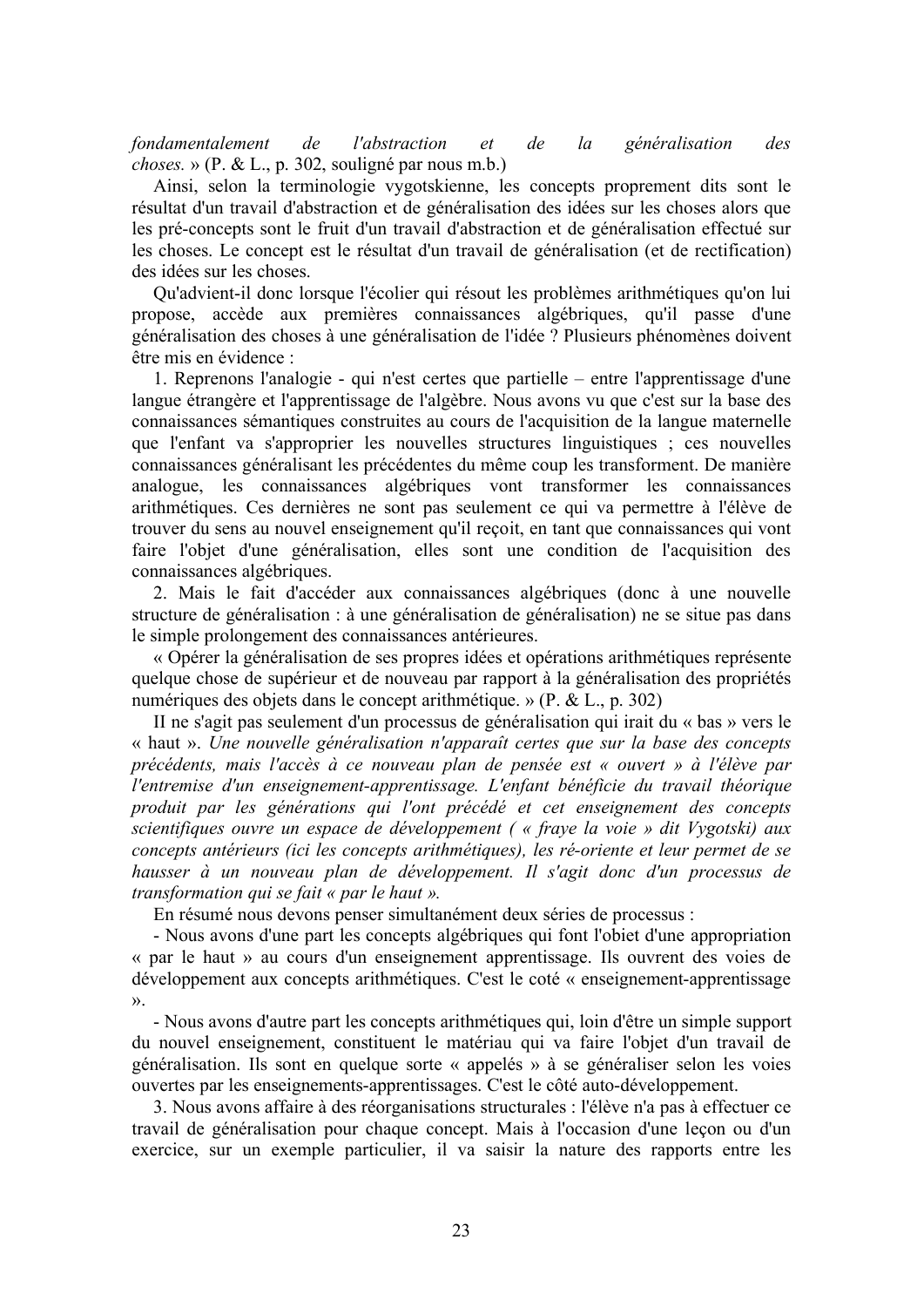connaissances algébriques et les connaissances arithmétiques.

« ... l'enfant forme une nouvelle structure de généralisation d'abord avec quelques concepts, le plus souvent fraîchement acquis par exemple dans le processus d'apprentissage ; il suffit qu'il ait maîtrisé cette nouvelle structure pour qu'il réorganise, transforme aussi la structure de tous les concepts précédents. » ( $P$ . & L., p. 304)

Ainsi une généralisation qui s'est produite dans un domaine particulier va-t-elle, comme dans un processus de déflagration en chaînes, gagner en l'espace d'un instant tout un domaine de connaissances.

4. Enfin l'analyse conduite par Vygotski du développement intérieur, souterrain, des concepts éclaire le phénomène de réorganisation structurale que l'on observe à partir de certains apprentissages : l'enfant apprenant pour deux pences mais se développant pour dix schillings. Ce phénomène, fort bien vu par Koffka et qui avait retenu toute l'attention de Vygotski, demeurait inexpliqué dans le cadre de la Gestalt Psychology.

Supposons que notre élève du premier âge scolaire résolve un problème qui nécessite la réalisation d'une opération arithmétique. Cet élève travaille à l'intérieur d'une structure de généralisation qui ne dépasse pas le système des opérations arithmétiques. Il effectue correctement l'opération, il peut en vérifier l'exactitude etc., mais il ne peut prendre que peu de recul par rapport à cette opération. Son point de vue est limité à l'opération qu'il vient d'effectuer. Supposons maintenant que ce même élève ayant progressé dans sa scolarité accède à la maîtrise de connaissances algébriques. À un certain moment, une connexion va s'établir entre telle opération arithmétique et les connaissances algébriques qu'il est en train d'acquérir de telle sorte que l'opération arithmétique va lui apparaître comme un cas particulier d'un ensemble d'opérations possibles. Cette nouvelle structure de généralisation (l'algèbre comme généralisation des généralisations arithmétiques) n'abolit pas les généralisations antérieures c'est-à-dire les connaissances arithmétiques. Elle les fait voir autrement. Ce qui revient à dire que l'élève, dans l'exemple que nous avons pris, va avoir un rapport transformé à l'opération qu'il vient d'effectuer.

Là réside le point de jonction que nous recherchions : l'enfant comprend désormais cette opération comme un cas particulier à l'intérieur d'un système d'opérations possibles de même nature. Accédant à un nouveau système de concepts incluant les conceptualisations antérieures, il peut désormais les percevoir comme opérations particulières et en effectuer *une prise de conscience* <sup>6</sup>. Les processus qu'il mettait en oeuvre lors de la réalisation de l'opération, processus sur lesquels il n'avait qu'un faible recul, sont désormais conscients et peuvent faire l'objet d'une utilisation volontaire.

## **IV. Tentative de réponse**

Au travers de l'analyse très approfondie que nous propose Vygotski des rapports entre concepts quotidiens et concepts scientifiques, nous pensons être enfin parvenus au lieu et au mode de connexion entre apprentissage et développement que nous recherchions. C'est la compréhension de ce qui se produit à ce moment précis qui nous permet d'apporter une réponse aux deux questions que nous nous sommes posées depuis le début de ce chapitre.

 $6$  On retrouve ici l'influence de Spinoza : ce sont les connaissances conceptuelles qui rendent possibles la conscience et la maîtrise d'un ensemble de processus : nous sommes à l'intérieur d'une philosophie du concept et non d'une philosophie de la conscience.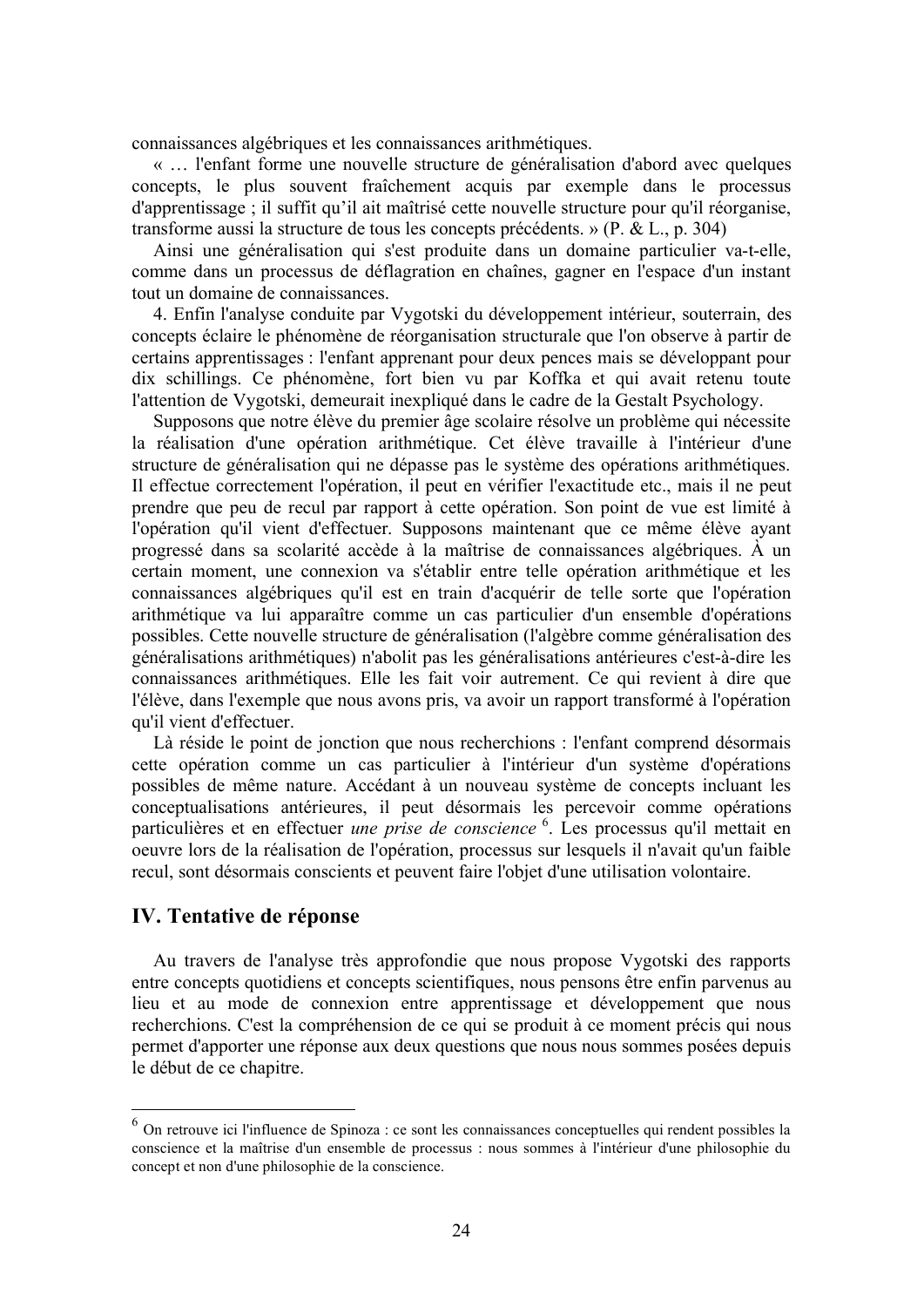Rappelons pour mémoire ces deux questions :

1. Comment, si l'on ne peut rien « implanter » dans le développement - lequel est fondamentalement auto-mouvement - les apprentissages peuvent-ils anticiper, orienter, provoquer le développement ? Comment si l'on ne veut pas en rester a une formule générale « résumant » la pensée de Vygotski, concevoir concrètement les rapports entre apprentissage et développement ?

2. Pour quelles raisons de fond Vygotski fait-il jouer un rôle décisif aux apprentissages scolaires dans le développement de l'enfant?

Nous avons vu que dans les situations scolaires, l'enfant est invité à venir travailler dans des structures de généralisation hautement développées : mathématiques, biologie, sciences sociales etc.. Ce travail de conceptualisation spécifique que l'élève accomplit avec l'aide du maître, prend appui sur les concepts antérieurs déjà construits par l'élève. Par exemple, dans son expérience quotidienne (discussion entre amis, informations télévisées etc.) l'élève a construit le concept de révolution qu'il se représente comme un changement brutal de régime politique. Les concepts de classes sociales, de rapports sociaux et de moyens de production du rôle de l'État dans une société divisée en classes sociales antagoniques etc. lui permettent de construire un concept scientifique de « révolution ». L'appropriation par l'élève des concepts scientifiques au cours des enseignements-apprentissages scolaires prend bien appui sur les conceptualisations antérieures déjà construites par l'élève. Il n'en reste pas moins, que les concepts scientifiques sont d'une autre nature. En tant que concepts plus développés ils ouvrent une voie de développement aux concepts spontanés : ils ouvrent à l'intérieur même de la pensée conceptuelle de l'élève une zone de développement prochain, il s'agit en quelque sorte de la face interne et donc non directement visible de cette zone<sup>7</sup>.

«... leur niveau de développement (des concepts scientifiques, ajouté par nous m.b.) représente une zone de possibilités immédiates pour les concepts quotidiens, leur frayant la voie, comme une sorte de propédeutique de leur développement. » (P.&L., p.  $210)$ 

Ce concept de zone de développement prochain apporte la réponse à la première question que nous avons posée. Le développement est bien auto-développement. Il n'y a pas de rupture dans le développement dans le sens où, par exemple, le contenu des apprentissages viendrait se substituer aux concepts jusque-là construits par l'élève.

« II y a un processus d'apprentissage scolaire ; celui-ci a sa structure interne, son enchaînement, sa logique de développement ; et intérieurement dans l'esprit de chaque écolier pris isolement, il y a en quelque sorte un réseau interne de processus qui bien *au'ils soient suscités et mis en mouvement au cours de l'apprentissage scolaire, ont leur* logique propre de développement. »

 $(P. & L., p. 268, *souligné par nous m.b.*)$ 

Ainsi les apprentissages scolaires ne « produisent » pas du développement, mais mettent en mouvement des processus internes, un travail intérieur de conceptualisation.

<sup>7</sup> Nous reprenons ici une idée précédemment développée (Brossard 2002) à savoir celle de l'existence de deux faces de la zone de développement prochain : une face externe, visible (celle à laquelle on se réfère le plus communément) se définissant de façon typique par le rapport adulte expert/enfant novice et une face interne à la pensée de l'individu se caractérisant par des niveaux de fonctionnements différents tels que par exemple, pour un même domaine, des modes de fonctionnements scientifiques et des modes de fonctionnements spontanés. C'est en ce sens que Vygotski peut écrire que les concepts scientifiques ouvrent aux concepts spontanés une zone de développement prochain. C'est cette face interne, cachée (comme on dit la face cachée de la lune) que nous tentons ici, au travers des textes de Vygotski d'explorer.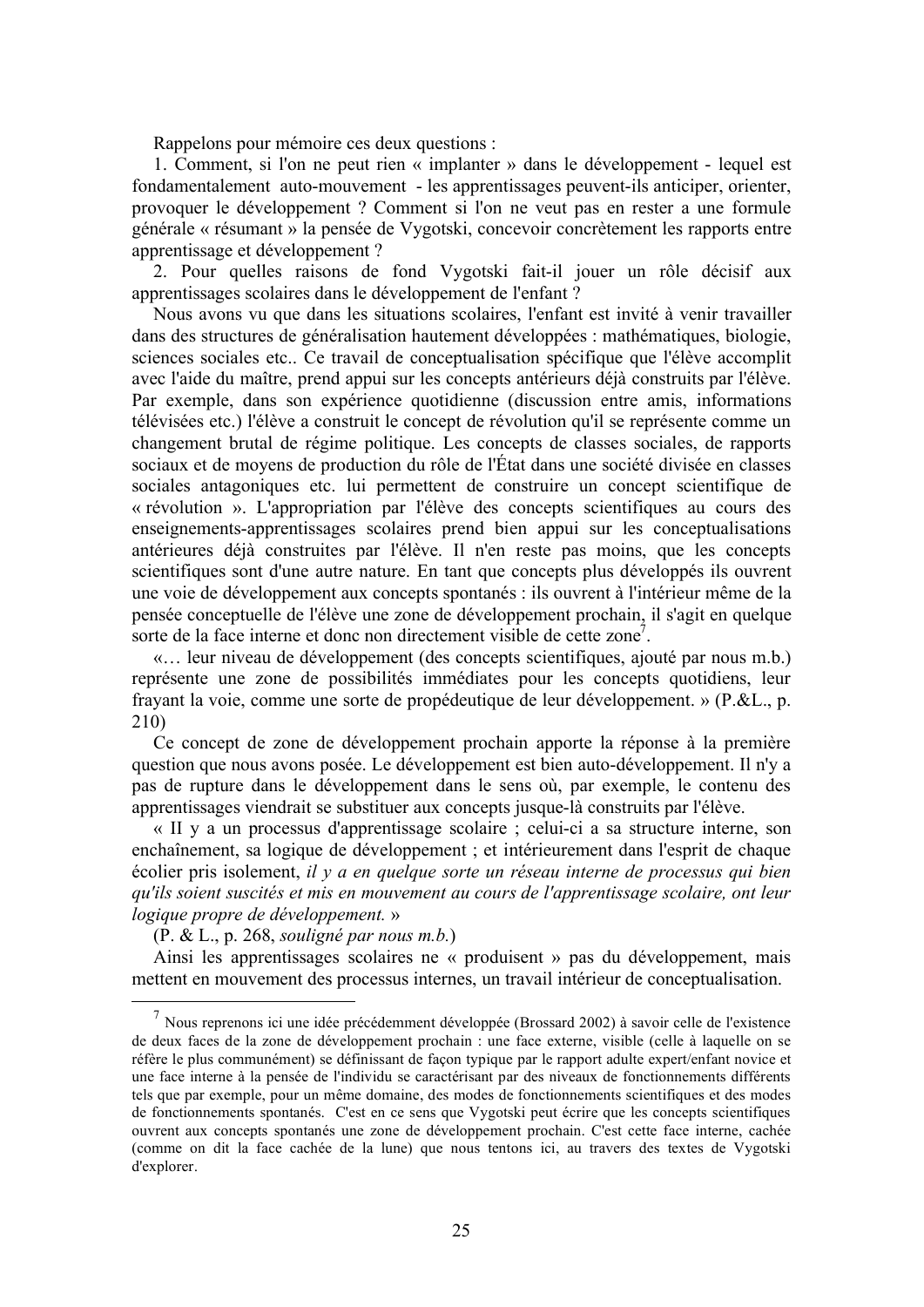Dire qu'il n'y a pas de ruptures dans le développement ne signifie pas qu'il faille le concevoir sous la forme d'un développement continu car il v a selon les termes mêmes utilisés par Vygotski, des « métamorphoses » au cours du développement.

Ce sont les concepts quotidiens eux-mêmes qui vont se développer, mais réorientés selon les voies tracées par les concepts scientifiques, « happés » pourrait-on dire par ceux-ci, « par le haut » dit Vygotski. En même temps se produit une généralisation de telle ou telle découverte locale. C'est tout un domaine de la pensée de l'enfant qui se trouve transformé : conception du vivant, conception des phénomènes sociaux. Et dans le même mouvement « bidirectionnel », les concepts scientifiques prennent « chair » par capillarité en quelque sorte en venant « ramifier » dans le terreau des concepts quotidiens.

Nous avons du même coup quasiment répondu à la seconde et dernière question. Dans le cadre de l'école, l'enfant a accès aux contenus les plus élaborés produits par nos sociétés au cours de leur histoire. S'il est vrai, ainsi que l'écrit Vygotski dans Histoire du développement des fonctions psychiques supérieures que pour comprendre le développement des fonctions psychiques, il faut ré-insérer le développement de l'enfant dans l'histoire des sociétés humaines - étant donné que c'est en s'appropriant les oeuvres les plus élaborées de sa culture que l'individu parviendra à un développement maximal alors on comprend aisément que l'enseignement-apprentissage des disciplines formelles joue un rôle-clé dans le développement culturel de l'enfant. Cet enseignement apprentissage des savoirs les plus élaborés ne pouvant se faire en dehors des situations formelles d'apprentissage : il est nécessaire en effet que des situations spécifiques soient aménagées pour qu'un enfant puisse accéder (suivant un ordre didactique à déterminer) au réseau conceptuel d'un contenu scientifique précis.

#### V. Conclusion : un premier pas extrêmement modeste...

Il ne faut pas voir dans le travail que nous présente Vygotski tout au cours de ce chapitre, un ensemble d'assertions doctrinales, mais, ainsi que le montrent les dernières pages – pages au cours desquelles il s'adresse à lui-même un certain nombre de critiques - un corps d'hypothèses délimitant un domaine de recherche jusqu'alors inexploré.

On ne saurait mieux clore ce chapitre qu'en évoquant les critiques que Vygotski s'adresse à lui-même. Ses préoccupations convergent étonnamment avec les préoccupations contemporaines des chercheurs en didactiques.

On sait que ce chapitre fut rédigé comme introduction à la recherche expérimentale de Schif. Cette recherche - qui était son travail de thèse - avait pour objet l'étude comparative du développement des concepts quotidiens et des concepts scientifiques à l'âge scolaire dans le domaine des Sciences Sociales <sup>8</sup>. Comparant la manière dont les enfants d'une école élémentaire (correspondant en gros au C.E.1 et au C.M.1 de notre système scolaire) utilisent les connecteurs « parce que » et « bien que » dans le domaine quotidien et dans le domaine scientifique, Schif montrait à l'aide d'une épreuve de complètement de phrases, une « avance » dans l'utilisation des concepts scientifiques comparée à l'utilisation des concepts spontanés<sup>9</sup>. Vygotski explique ce résultat par une

 $\,$  8  $\,$ La traductrice Françoise Sève indique que la thèse de Schif était intitulée « Le développement de concepts quotidiens et scientifiques ».

<sup>&</sup>lt;sup>9</sup> Il s'agissait de compléter des phrases comprenant l'un de ces deux connecteurs, certaines phrases appartenant au domaine quotidien (phrases du type « le train est sorti des rails parce que... ») d'autres appartenant au domaine scientifique (phrases du type « on l'appelle guerre civile parce que... »).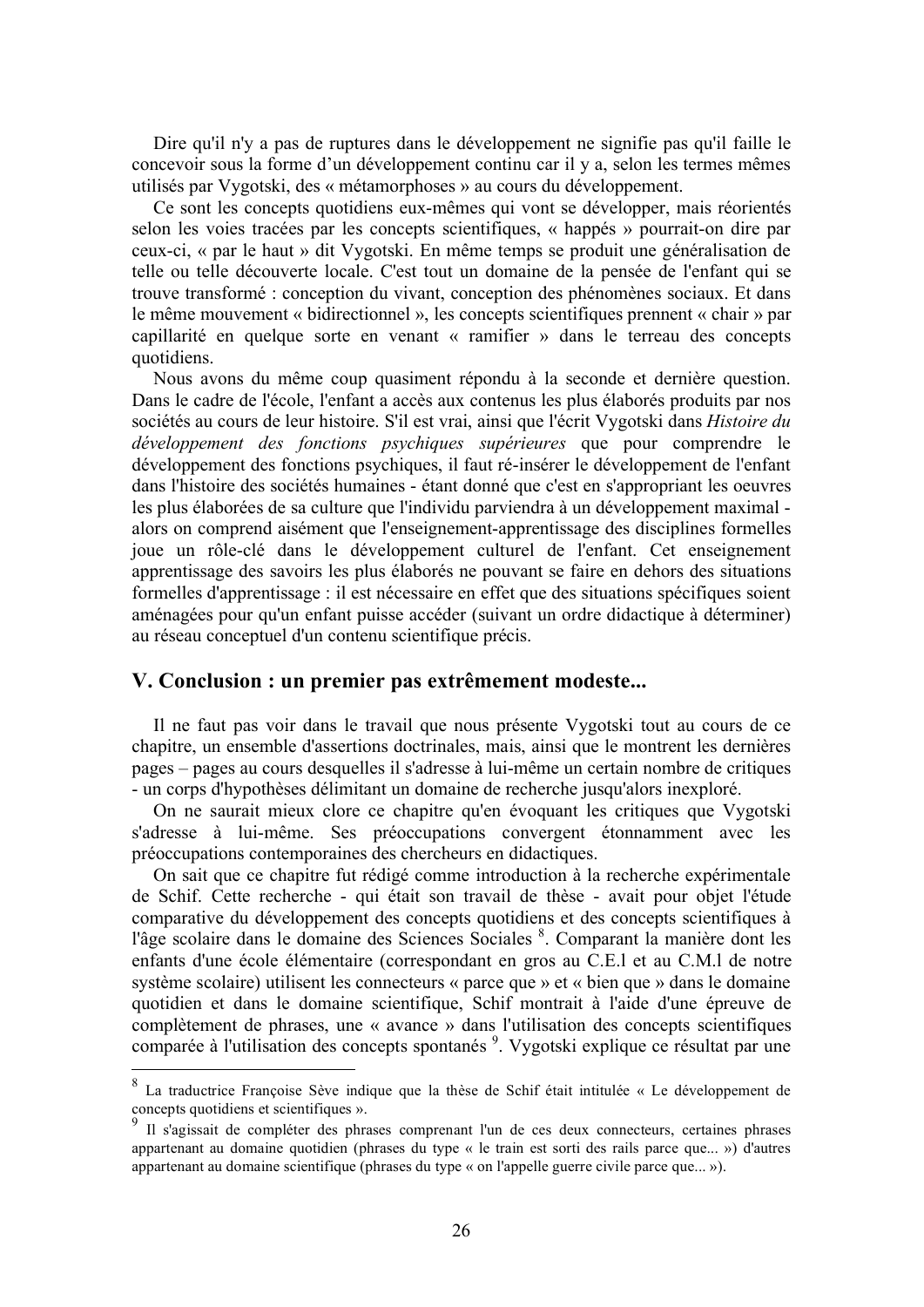différence dans le mode de formation de ces deux types de concepts : les concepts scientifiques se forment au cours d'un travail collaboratif entre le maître et l'élève à un plan conscient à la suite de plusieurs tentatives de définitions, de formulations et de reformulations face à un problème à résoudre. C'est donc au plan d'une activité consciente et volontaire que se forment les concepts scientifiques. Par conséquent l'expérimentation qui consiste à demander aux élèves une utilisation consciente de la relation de causalité se situe sur le même plan que celui du travail effectué avec le maître. Il n'en va pas de même pour les concepts quotidiens. L'enfant pratique « la causalité», il saura très bien dire « en situation » pourquoi X est tombé de vélo, mais n'avant pas « réfléchi » la causalité pratiquée, il sera mis en difficulté lorsqu'on l'arrache à ces « contextes » d'action en lui demandant dans l'épreuve de complètement de phrases de manier sur un plan conscient et volontaire la relation de causalité.

Vygotski voit dans son propre travail trois défauts majeurs qui sont pour nous autant d'indications précieuses sur les prolongements qu'il aurait souhaité donner à cette recherche.

La première critique que Vygotski s'adresse est de n'être pas parti d'un domaine scientifique précis (arithmétique, sciences de la nature, sciences sociales...) de manière à ce que soit pris en compte un système de concepts « constituant la logique de l'objet ». L'exemple pris, celui des Sciences Sociales, a simplement permis de distinguer entre concepts spontanés et concepts scientifiques. C'était un travail préliminaire qu'il fallait faire. Mais les modes de conceptualisation propres à un domaine scientifique précis n'ont pas été pris en compte.

Ce défaut a eu une double conséquence : d'une part l'auteur n'a étudié que des concepts pris isolément et d'autre part il n'a pas été procédé à une mise en relation entre un système conceptuel propre à un domaine scientifique précis et les conceptualisations spontanées construites par les enfants dans ce même domaine.

Le fait de ne pas avoir étudié une structure de généralisation précise construite par les élèves à différents moments de leur développement (c'est-là le deuxième défaut souligné par Vygotski) a eu pour conséquence de ne pas avoir pu étudier finement les différentes formes de raisonnements que les élèves mettent en oeuvre à l'intérieur d'une structure de généralisation. Piaget sur ce point distinguant plusieurs formes de causalité (empirique, psychologique, logique) apporte des données autrement plus fines car elles permettent de distinguer plusieurs niveaux de conceptualisation à l'intérieur de l'âge scolaire. On voit que contrairement à ce que certains auteurs contemporains lui reprochent, Vygotski ne se satisfait pas de l'opposition polaire « concept quotidien » / « concept scientifique».

Enfin Vygotski reproche à son étude de n'avoir étudié expérimentalement ni la nature des concepts quotidiens ni le développement de la prise de conscience et de l'utilisation volontaire des concepts à partir du système naissant des concepts au cours de la période scolaire. Du coup, pense-t-il, la critique qu'il adresse à Piaget « manque de mordant ».

Et Vygotski de conclure que la mise en lumière de ces défauts permet :

« ... d'esquisser les perspectives fondamentales qui s'ouvrent à la dernière page de notre étude et en même temps d'apprécier celle-ci de la seule manière correcte, c'est-àdire comme un premier pas extrêmement modeste dans un domaine nouveau et infiniment fécond, du point de vue théorique et pratique, de la psychologie de la pensée enfantine. » (P. & L., p. 318)

Nous voyons dans ces dernières lignes l'annonce d'un programme de recherches que